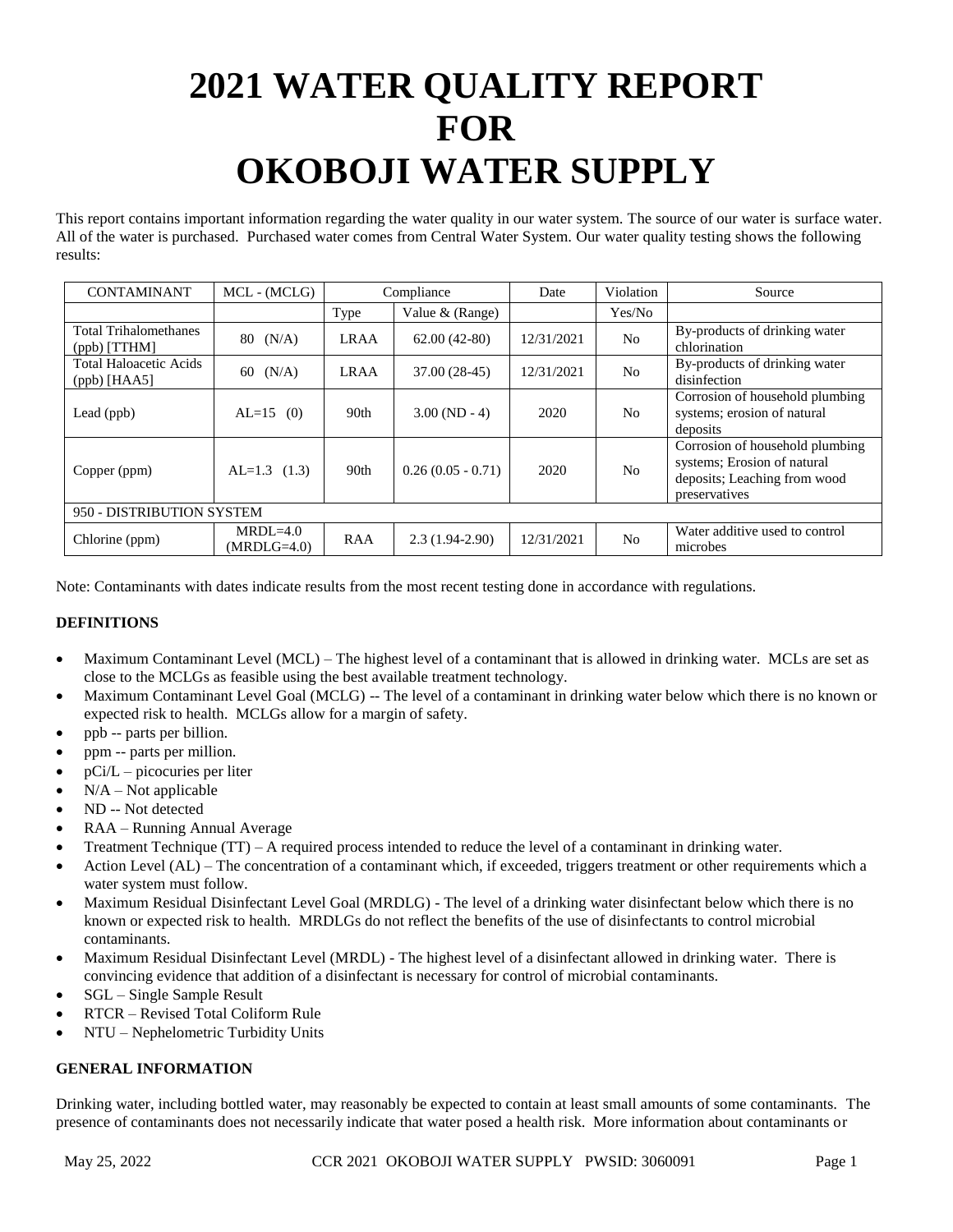potential health effects can be obtained by calling the Environmental Protection Agency's Safe Drinking Water Hotline (800-426- 4791).

Some people may be more vulnerable to contaminants in drinking water than the general population. Immuno-compromised persons such as persons with cancer undergoing chemotherapy, persons who have undergone organ transplants, people with HIV/AIDS or other immune system disorders, some elderly, and infants can be particularly at risk from infections. These people should seek advice about drinking water from their health care providers. EPA/CDC guidelines on appropriate means to lessen the risk of infection by *Cryptosporidium* and other microbial contaminants are available from the Safe Drinking Water Hotline (800-426-4791).

If present, elevated levels of lead can cause serious health problems, especially for pregnant women and young children. Lead in drinking water is primarily from materials and components associated with service lines and home plumbing. OKOBOJI WATER SUPPLY is responsible for providing high quality drinking water, but cannot control the variety of materials used in plumbing components. When your water has been sitting for several hours, you can minimize the potential for lead exposure by flushing your tap for 30 seconds to 2 minutes before using water for drinking or cooking. If you are concerned about lead in your water, you may wish to have your water tested. Information on lead in drinking water, testing methods and steps you can take to minimize exposure is available from the Safe Drinking Water Hotline or at http://www.epa.gov/safewater/lead.

# **ADDITIONAL HEALTH INFORMATION**

Infants and young children are typically more vulnerable to lead in drinking water than the general population. It is possible that lead levels at your home may be higher than at other homes in the community as a result of materials used in your home's plumbing. If you are concerned about elevated lead levels in your home's water, you may wish to have your water tested and flush your tap for 30 seconds to 2 minutes before using tap water. Additional information is available from the Safe Drinking Water Hotline (800-426- 4791).

#### **SOURCE WATER ASSESSMENT INFORMATION**

This water supply obtains some or all of its water from another public water supply. It is a consecutive water supply, where an originating parent supply provides drinking water to one or more downstream supplies.

| Original Supply ID | Original Supply Name        |
|--------------------|-----------------------------|
| IA3000099          | <b>Central Water System</b> |

#### **OTHER INFORMATION**

Turbidity is an indicator of treatment filter performance and is regulated as a treatment technique.

# **CONTACT INFORMATION**

For questions regarding this information or how you can get involved in decisions regarding the water system, please contact OKOBOJI WATER SUPPLY at 712-332-2550.